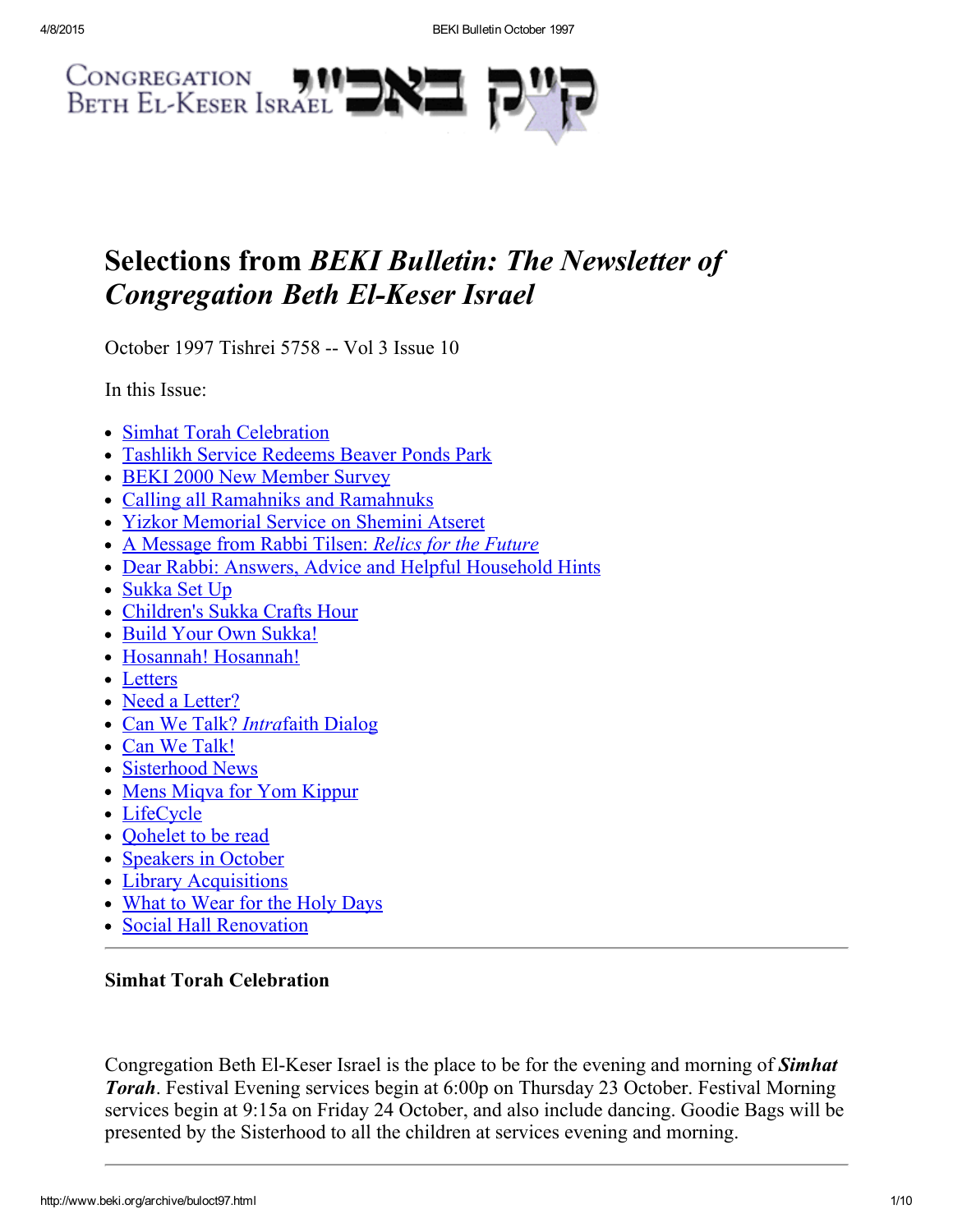# <span id="page-1-1"></span>Tashlikh Service Redeems Beaver Ponds Park

This year the BEKI community will be observing Tashlikh at two locations. As in the past, Tashlikh will be held below the Edgewood Bridge in Edgewood Park. New this year, the Friends of Beaver Ponds Park and BEKI are holding Tashlikh at Beaver Ponds, at the bank of the eastern pond, known as the "lagoon," located near the corner of Crescent and Fournier Streets. This is the opposite side of the park from Southern and Jackie Robinson, and is just south of the Animal Shelter. Both services are at 5:00p on Thursday 2 October, before the 6:15p afternoon service in the BEKI Sanctuary.

In the Tashlikh ("expelling") service we stand near a body of water with prayers that our sins be "washed away." The liturgy, including Biblical readings and song, is intended to create a spiritual setting in which we are able to clear ourselves of unwanted thoughts and needs, so that we can progress in the process of Teshuva ("repentance").

To find out more about the Beaver Ponds [Project](http://www.beki.org/archive/tiqunola.html#beaverpond) contact Robert Forbes at 782-9101 [robert.forbes@yale.edu](mailto:robert.forbes@yale.edu). See an area [map](http://www.beki.org/archive/map.html) including BEKI and Beaver Ponds Park.

# <span id="page-1-0"></span>BEKI 2000 New Member Survey

A BEKI 2000 workgroup has completed a survey of the members who have joined the synagogue within the past three years. The survey was designed to help us understand more about what attracted new members to the synagogue, and how they learned about the synagogue. By doing this, we hope to be able to develop insights as to how we could attract additional members in the future.

The survey was sent to 45 new members, and 22 returned the survey. We considered this to be a very good response rate, particularly given the difficulty of reaching people at this time of year.

The survey painted an interesting picture of our new members who participated in the survey.

- 95% are married
- 90% are between the ages of 30 and 49
- 86% were born Jewish (66% of the married members have a spouse born Jewish)
- 77% have children
- 60% of the members or their spouses are affiliated with Yale
- 60% have lived in the New Haven area 11 or more years
- 40% keep kosher at home
- 40% were unaffiliated before they joined BEKI (20% were affiliated with Hillel)

When we turn to looking at what drew our new members to BEKI, we also find some interesting information:

- 68% learned about BEKI from their friends
- 77% rated "Atmosphere" as being very important in their decision to join BEKI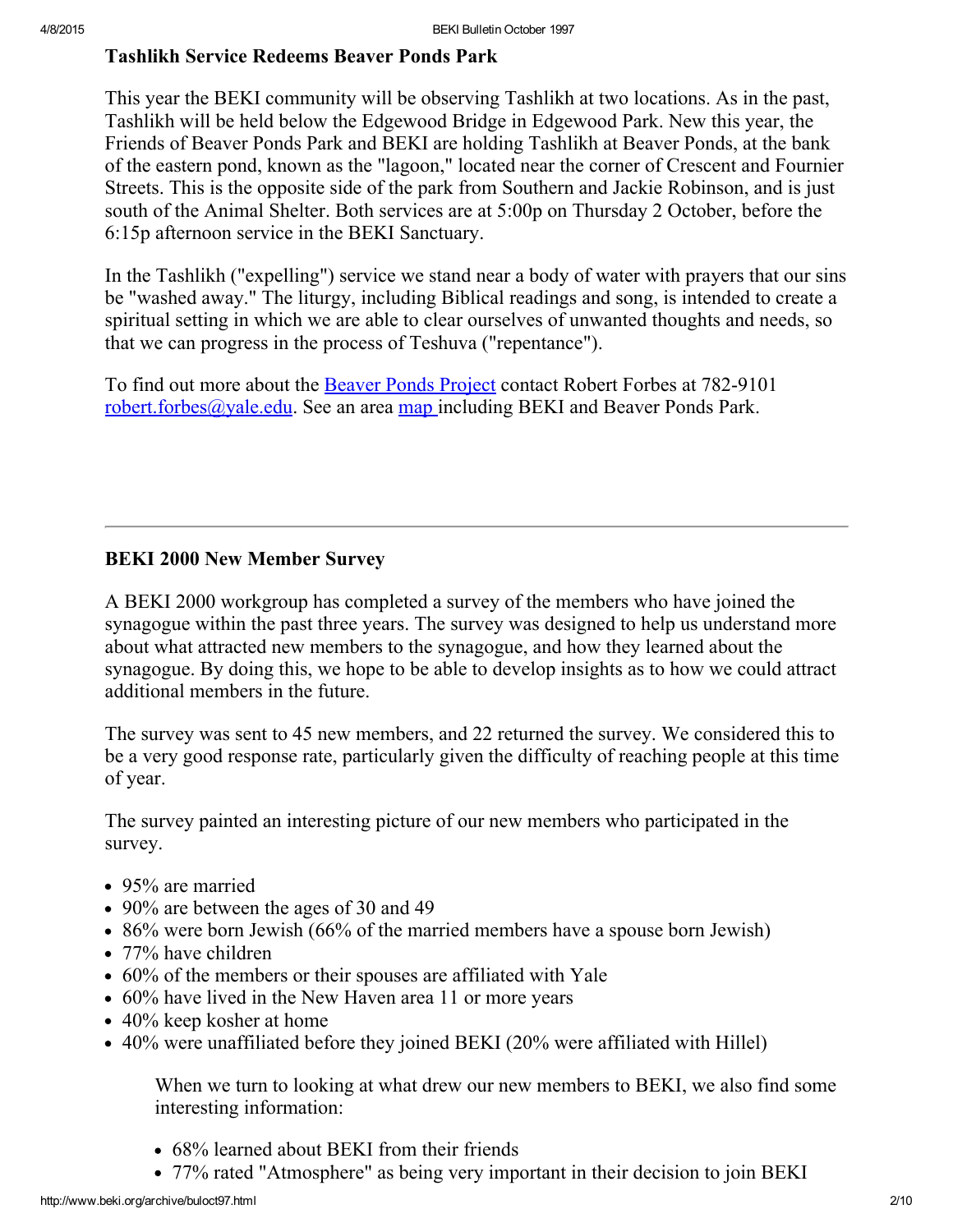- 54% rated "Location" as being very important in their decision to join BEKI
- 40% rated "Hebrew School" as being very important in their decision to join BEKI

When asked about the importance of various BEKI activities to them today:

- 68% rated "Shabbat morning service" as being very important
- 54% rated "High Holiday services" as being very important
- 45% rated "Hebrew School" as being very important

The BEKI 2000 committee wishes to extend its thanks to all the new members who participated in the survey. We will be using this information to help plan and focus our membership and marketing efforts in the future. More detailed information will be provided in future bulletins and other communications from the BEKI 2000 committee. As always, we warmly welcome your thoughts and comments, and even more, your volunteer time! Please feel free to contact John Weiser, Rob Leikind, or Sid Levine if you are interested in learning more, in giving us your thoughts, or in volunteering your time.

## <span id="page-2-2"></span>Calling all Ramahniks and Ramahnuks

Join fellow campers as Camps Ramah celebrates its fiftieth year on Shabbat Shuva, Saturday 4 October, beginning 9:15a. Campers will be honored during the service.

#### <span id="page-2-0"></span>Yizkor Service on Shemini Atseret

There will be a Yizkor Memorial Service on the Festival of Shemini Atseret, the morning of Thursday 23 October. During that memorial service individual and communal prayers and rememberances will be offered for all of our departed loved ones. It is also appropriate to light a memorial candle before the onset of the Holy Day the previous evening.

#### <span id="page-2-1"></span>A Message from Rabbi Tilsen

#### Relics for the Future

Behavioral ecologist Dr. Richard Cross compared the populations of ground squirrels living in California to those in Alaska. When exposed to a rattlesnake, the California squirrels exhibit defensive behaviors throwing dirt, fluffing up their tail, approaching with caution. In contrast, the Alaskan squirrels seemed "unable to recognize the threat of a rattlesnake...even after being bitten repeatedly."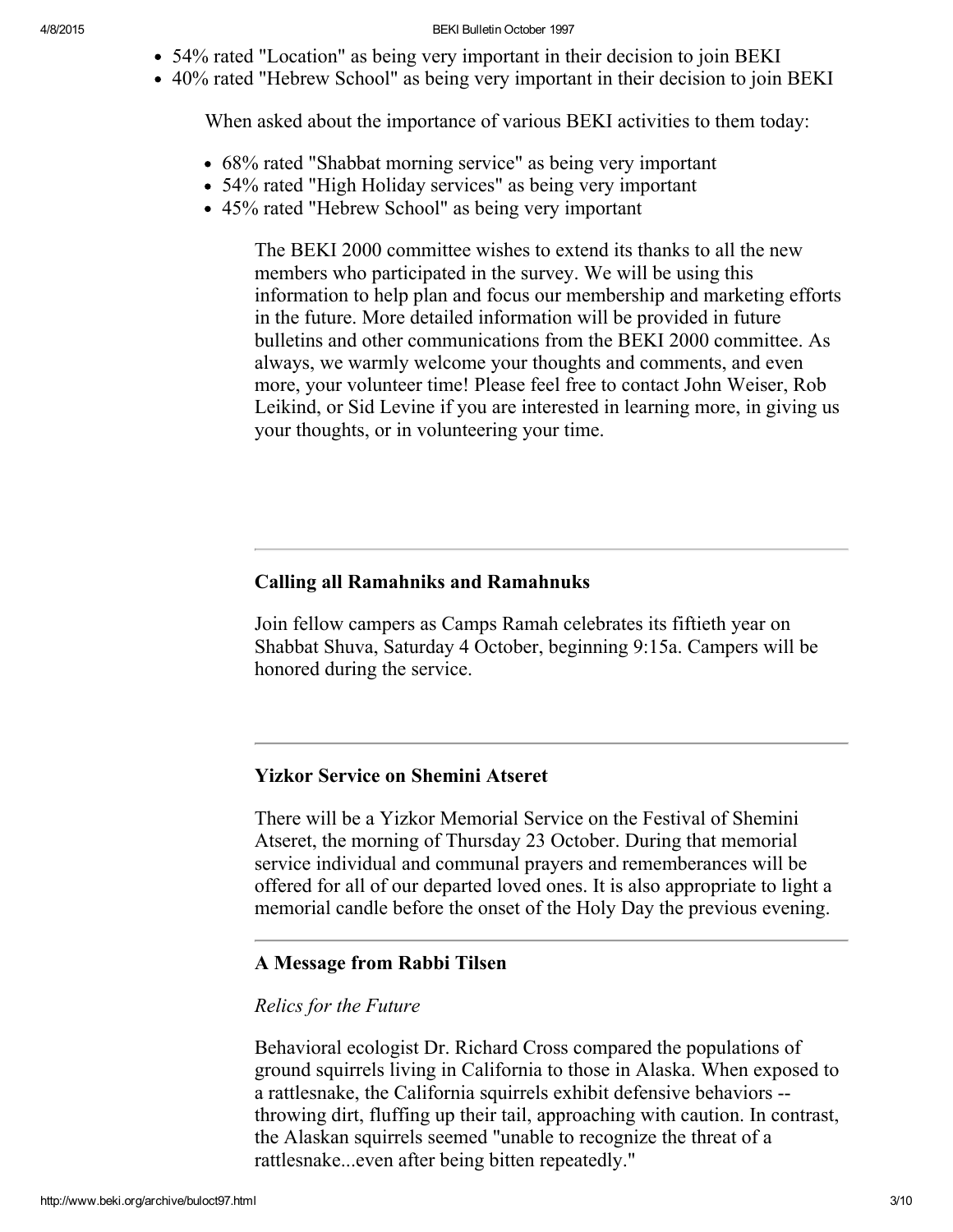It is easy to understand the lack of caution in the latter group, since Alaskan squirrels have not had to face rattlesnakes in the past three million years. What is remarkable is that the California squirrels instinctively exercise caution, even though they have not been exposed to rattlesnakes in the past 70,000 or more years. The behavior of the California snakes is termed "relict" behavior, in that it is an instinctive reaction that is maintained in the species long after the need for it has vanished. (New York Times, 24 December 1996, sec. C.)

It has often been commented that human civilization transmits behaviors that might have made sense at one time but are now destructive. The cultural reinforcement and biological urge to reproduce endlessly had a certain logic when child and adult mortality rates were much higher, but today most societies that promote rapid population growth are in serious trouble.

It has been argued that the continuing practice of legally identifying as Jews those born to a Jewish mother but not a Jewish father is such a "relict" behavior. The conventional explanation is that in the old days one could not definitively tell who the father was, so such an important status question could be decided only by the mother's identity which could be known for certain. When intermarriage was not an issue, this rule of matrilineal descent made perfect sense and was unquestioned. In our day, however, we can definitively identify the father (through DNA or other tests), and we believe as a matter of principle that a man's role in shaping his children's identity should be no less important than a woman's.

The conventional explanation for limiting Jewish legal status to matrilineal descent may have missed the mark. A recent news report provides a striking illustration of the power of the alternative principle of patrilineal descent. "Through a policy of genocidal rape, nationalist Serbs are using reproduction to lay claim to Bosnian and Croatian territory," according to press reports on the work of Beverly Allen, a scholar at Syracuse University. "The rapists claim the babies are Serbian, and therefore, the land they populate would become part of Serbia."

This same thinking may very well have been prevalent in the ancient and not-so-ancient Middle East, and our own rule of matrilineal descent -probably implemented during the period of Roman military occupation of Israel -- may have been created for this very same defensive reason.

Like the defensive instinct of those California squirrels, our traditional culture contains elements that lay dormant until we need them. Many a Jew has abandoned synagogue community, worship and ritual when they are strong, healthy, young and busy, only to return to them later in time of need. Like the squirrel's instinct in reacting to the rattlesnake, our Jewish survival skills can help us when we face our own "rattlesnakes," no matter how unexpected. But for the synagogue and Jewish ritual resources to be there in time of need, steps must be taken even when we do not feel a pronounced need. As we enter this season of teshuva (repentance), let us examine our own behavior, to see which relics are worthy of maintaining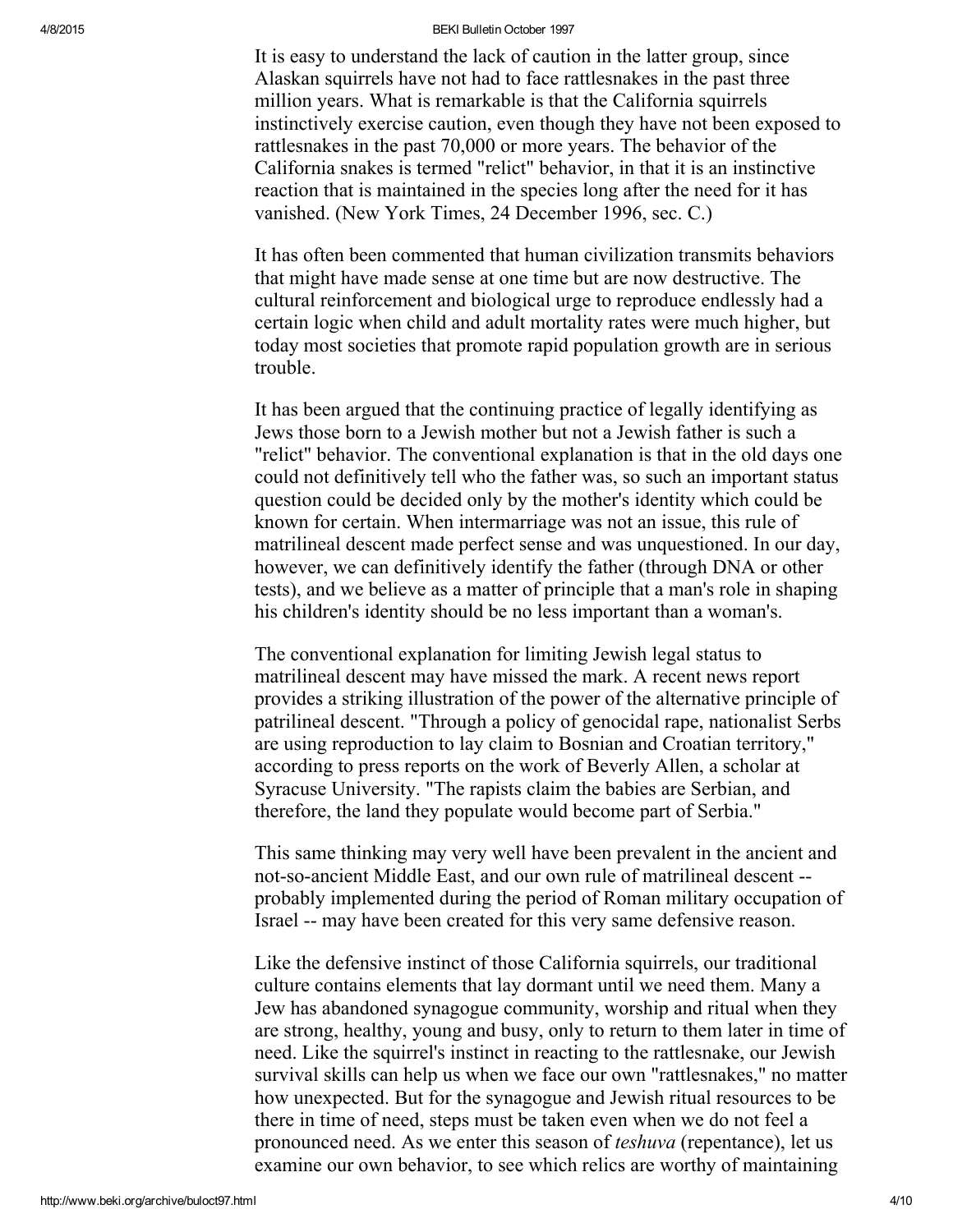and which are worthy of ending. And as we meet the extraordinary challenges of a rapidly changing world, let us keep our eyes on our synagogue and our storehouse of traditions as a source of accumulated wisdom. When those snakes appear, you'll be ready.

#### <span id="page-4-0"></span>Dear Rabbi: Answers, Advice and Helpful Household Hints

Dear Rabbi,

I learned giving gifts is not permitted on Shabbat. If this is so, how can people bring food to other people's house on shabbat, if they are giving it? Religious people do that all the time.

Signed, Don't Give a...gift

Dear Don't Give,

If food is brought, it is usually understood as sharing, as the food is served that day. For other items, one might legally accomplish the gift by having a third party accept the gift on behalf of the recipient before Shabbat (as one can usually accept something on behalf of someone, even without their knowledge, if it is something they would want). Don't worry about it too much.

### <span id="page-4-1"></span>Sukka Set Up

The BEKI sukka will be set up on Sunday morning 12 October beginning at 9:30a (immediately after the 9:00a morning service). Folks of all ages and genders are invited to join the Men's Club in this annual ritual. As UHS does not meet that morning, older children may enjoy this as an alternate activity. Help will also be needed to take the sukka down after the festival on Sunday 26 October at 9:30a.

### <span id="page-4-2"></span>Children's Sukka Crafts Hour

BEKI and neighborhood kids are all invited to the BEKI sukka for crafts and fun on Monday 13 October from 4:30p to 5:30p. The program will be held outside in the sukka unless it rains, in which case we'll be inside. Dress accordingly. Please feel free to invite friends and neighborhood children with their adults to join us and help decorate the BEKI sukka! Children are welcomed to take home their creations or leave them in the sukka. This year the Children's Sukka Crafts Hour is sponsored in Memory of Malka Levine by Rabbi Murray Levine and Family.

Build Your Own Sukka!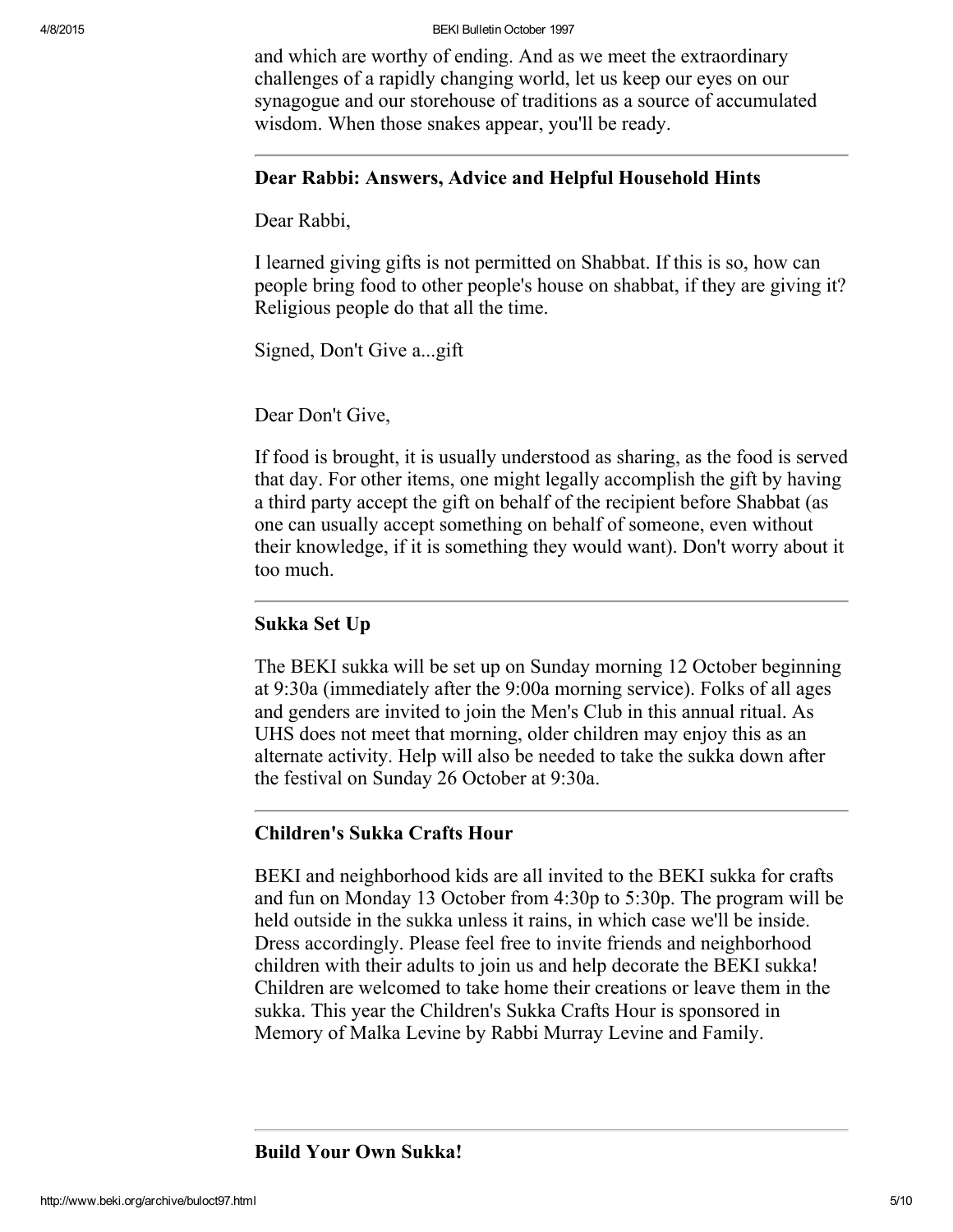Building a sukka can be fun for the whole family, and it's a mitzva! If you've always wanted to build your own, now is the time. Sukkah Kits are available from Steve Henry Woodcraft at 919-489-7325. Members of the [Men's](http://www.beki.org/archive/mensclub.html) Club can be available to help a little, too.

## Hosannah! Hosannah!

The Hoshana Rabba ("Great Hosannah") morning service this year occurs on Wednesday 22 October. This is one of the most colorful, fun and tactile services of the year, featuring seven circuits around the shul with lulav and etrog and the hoshana service in which willow twigs are beaten on the chairs. Special holiday melodies make this an unforgettable spiritual experience. Be sure to come as this is a service for all ages. Hoshana Rabba service begins Wednesday 22 October at 7:00a and concludes by 8:30a.

## <span id="page-5-1"></span>Letters

Dear Fellow Members:

Thank you very much for having Stanley Saxe bring a Shabbos Dinner to my home. The thoughtfulness of sending me this dinner makes me very proud to be a member of BEKI.

Most sincerely, Hyla Greenberg.

I wish to express my thanks and appreciation shown to me when my brother Norman passed away. Your thoughtfulness was much appreciated.

Milton Smirnoff

#### <span id="page-5-0"></span>Need a letter for Employer or School?

Shul members occasionally need letters to employers or principals explaining the nature of the Jewish holiday observance. Despite the high level of understanding in our community, there is still a need for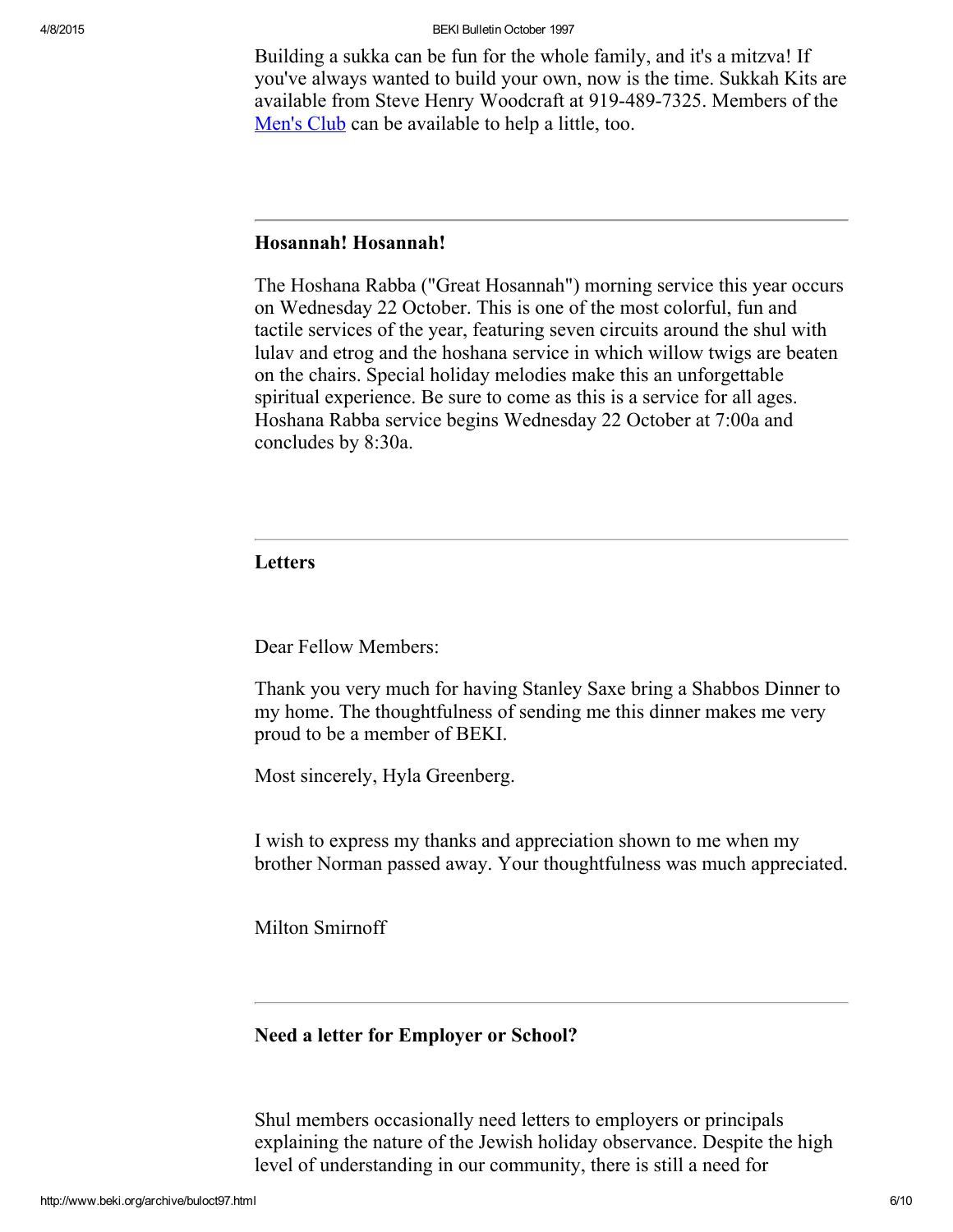education and information. It is important that our children be in shul for all of Yontiff.

If you would like such a letter for Rosh HaShana, Yom Kippur, or Sukkot, contact Rabbi Tilsen at 389-2108 (julisen@beki.org).

#### <span id="page-6-1"></span>Can we talk?

Rabbi Tilsen will join Anti-Defamation League Director Robert Leikind and ADL staff Barbara Cushen and Helen Ross (all of whom are BEKI members) for an evening of Dialog between representatives of various movements in an effort to foster and model respectful communication. "Praying Before the Wall and About Ourselves: Conservative, Orthodox and Reform Rabbis Discuss their Differences During the Days of Awe" will be moderated by Rabbi Eric Polokoff and will feature the dialog between Rabbis Herbert Brockman, Michael Whitman and JJTilsen. The program of intrafaith dialog will be held on Sunday night 5 October at 7:30p at the JCC. For more information call the ADL office at (203) 772 1300.

### <span id="page-6-2"></span>Can we talk!

According to SNET, about 650 phone calls were made to BEKI in May 1997. That is over 30 phone calls per business day. The office is open 27 hours per non-holiday week. And that doesn't include the calls the office (including the Rabbi) made to others. Educated guesses put our phone traffic at more than double that figure in September.

## <span id="page-6-3"></span>Men's Miqva for Yom Kippur

A group of Jewish men of the BEKI [Men's](http://www.beki.org/archive/mensclub.html) Club will meet at the New Haven Miqva (86 Hubinger Street) on Friday morning 10 October before Yom Kippur anytime from 7:40a to 9:15a to immerse individually in the miqva in preparation for Yom Kippur. The miqva experience is one way to help us enter a heightened state of purity and spiritual awareness as we work toward teshuva and transformation on Yom Kippur.

Those who would like to participate should bring a \$5 user fee (cash or check payable to "New Haven Mikvah"), a towel and comb. For more information call Rabbi Tilsen at  $389-2108$  (jitilsen@beki.org) or find it on our [map.](http://www.beki.org/archive/mapnear.html)

### <span id="page-6-0"></span>BEKI Sisterhood News

A very Happy, Healthy and Rewarding New Year to all! May it be a year of Peace and Love.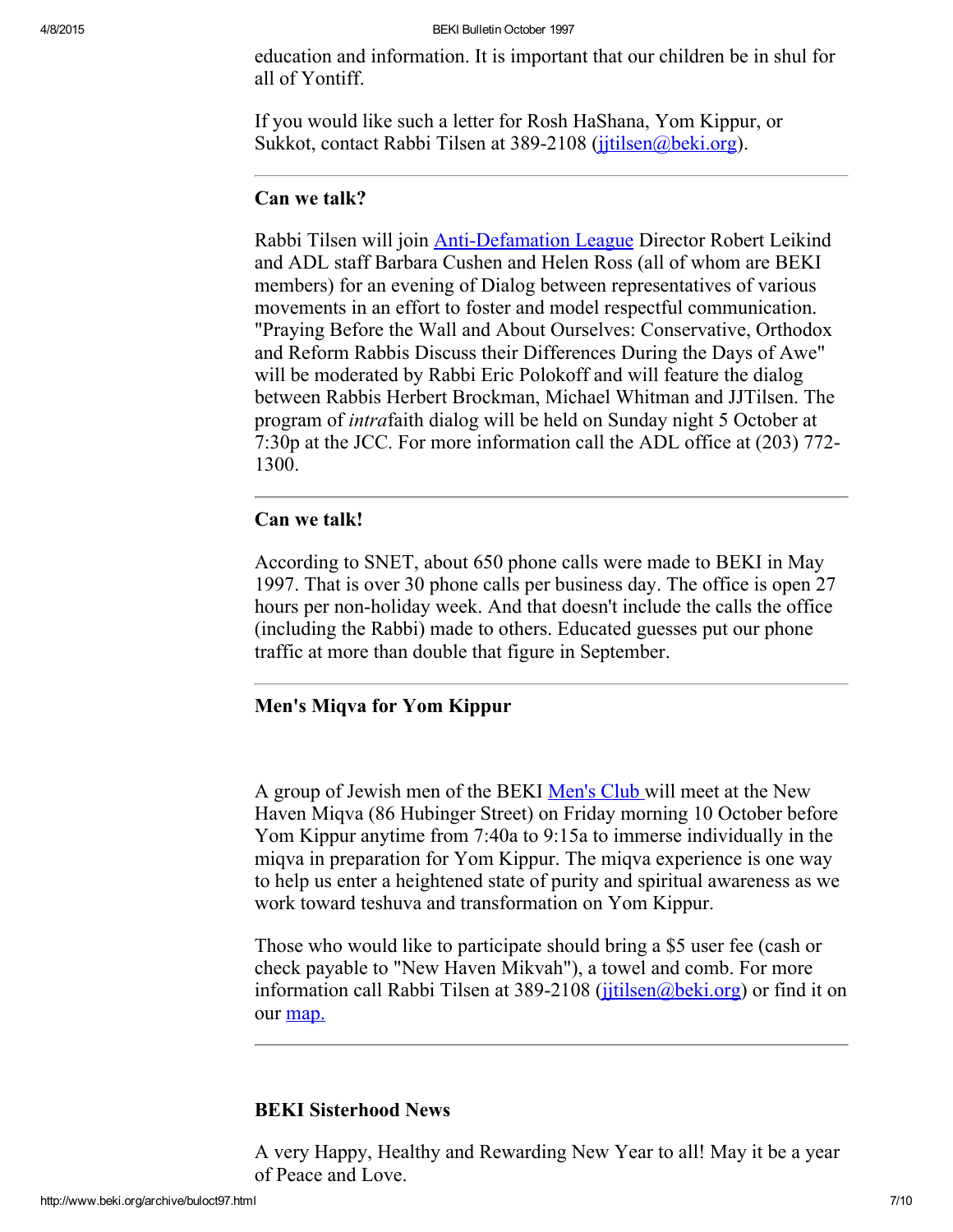Here are some dates to remember -- mark your calendars!

Sisterhood's Annual Fall [Rummage](http://www.beki.org/archive/sisterhood.html#rummage) and Tag Sale will take place on Sunday, 2 November, 9a to 3p, and on Monday 3 November, 9a to lp. Set up will be on Thursday 30 October at 7:30p. Please offer your help to Mimi Kahn, 387-8105, or Mikki Ratner, 387-7882. They will appreciate it. Bring merchandise for the sale to the synagogue on Mondays through Thursdays, 9a to 3p. All clothing should be in good condition, clean, and suitable for fall and winter weather.

Sisterhood's Paid up Membership Supper will be held on Tuesday 4 November at 6p. The food is always great and the entertainment enjoyable. Pay your dues promptly! If you're not yet a member, JOIN!

Please remember Sisterhood's Gift [Shop](http://www.beki.org/archive/sisterhood.html#giftshop) when you need a gift for any occasion. Sisterhood president, Adele Tyson, advises that the shop has been well stocked with many beautiful new items. Starting the latter part of October, the shop will be open Sunday mornings from 11a to 12:30p. The gift shop has many yarmulkes and talitot. If you need a large quantity of skull caps in a special color for a special event, tell Adele (389-9599) in ample time and she will order them for you. Patronize the Gift Shop!

#### <span id="page-7-0"></span>LifeCycle

HaMagom Yinahem: We Mourn the Passing of Norman Smirnoff, brother of Milton Smirnoff; Ralph Chorney, father of Betsy Rosenberb.

There will be a Hanuqat Matseva Gravemarker Dedication ceremony for Louis Goodwin of blessed memory at 11:30a on Sunday 26 October 1997 at Beth El Memorial Park cemetery in Hamden.

Mazal Tov to April & Matthew Lieberman on the birth of their daughter Tennessee May Lieberman on Wednesday 13 August (10 Av).

Mazal Tov to Chyla Talesnick  $\&$  Jeffrey Traubici on the birth of their daughter Yona Adina Traubici on Wednesday night 27 August (25 Av).

Mazal Tov to **Arthur & Betty Levy** on the birth of their first grandchild Jacob Abraham.

#### <span id="page-7-1"></span>Qohelet to be read

Selections from the Biblical Book of Qohelet ("Ecclesiastes") will be read on the festival morning of Shabbat 18 October during the 9:15a service. Qohelet, attributed by tradition to King Solomon in his old age, is a "wisdom" book that many see as being out of step with the rest of the Torah. While it includes such well-known passages as "To everything there is a season," it also contains statements that to some seem cynical or at times almost nihilistic. The Book will be chanted according to its beautiful and ancient melody.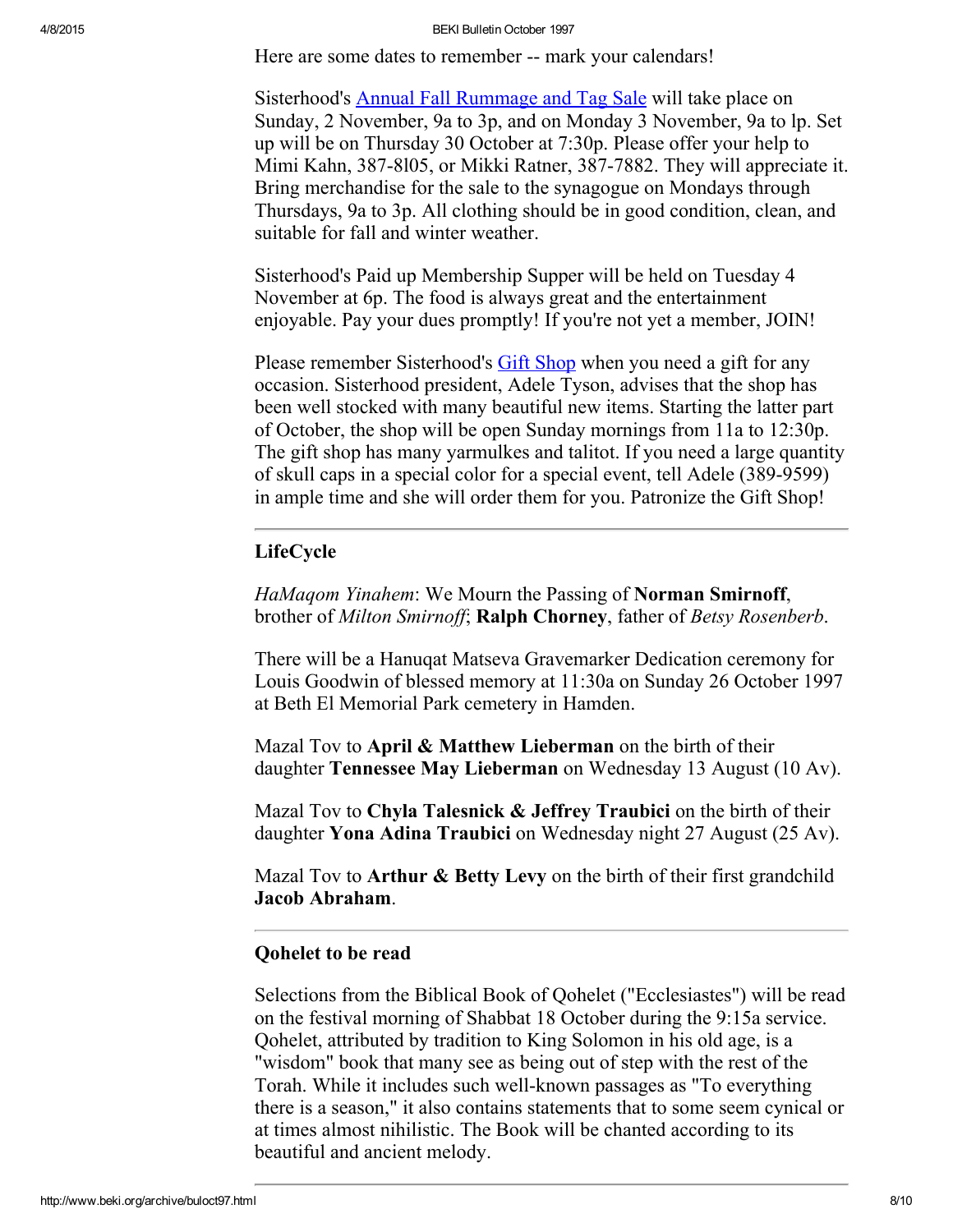#### <span id="page-8-1"></span>Speakers in October

Stephen Wizner (pictured at right) teaches law at Yale University and is the BEKI Treasurer. Stephen lives with his wife Rachel in Westville. He will be the darshan (Torah discussion leader) on Shabbat morning 4 October during the 9:15a service.



Paul Bass is the associate editor of the New Haven [Advocate](http://www.beki.org/archive/www.newhavenadvocate.com) and active member of BEKI's

[Men's](http://www.beki.org/archive/mensclub.html) Club. Paul lives with his wife Carole Bass and children Annie and Sara in Westville. Paul will speak at the 8:00p service on Friday 31 October.

#### <span id="page-8-2"></span>Library Acquisitions

The BEKI Library has acquired a set of fifty "B'kol Echad" songbooks, edited by Cantor Jeffrey Shiovitz and published by the United Synagogue of [Conservative](http://www.beki.org/archive/www.uscj.org) Judaism. This 122 page compact songbook contains Shabbat Blessings, Shabbat Z'mirot, Grace After Meals, Shirim, and Songs of Israel. The set will be available for use at Friday night dinners, simchas, children's and other programs that take place on BEKI premises. The books are part of the Ari Nathan Levine Children's Library in the in the Claire Goodwin Youth Room. Please make sure to return all books to the labelled shelf after use.

## <span id="page-8-0"></span>What to Wear for the Holy Days

It is customary to wear a tallit (prayer shawl) during all morning and musaf services and during the Kol Nidre service on the eve of Yom Kippur. This is the only evening on which we normally wear a tallit. Those who wish to wear a tallit are encouraged to bring their own or to purchase one through the Sisterhood Gift Shop of another fine Judaica store.

## <span id="page-8-3"></span>Social Hall Renovation

Installation of wall, ceiling, and lighting improvements planned for the synagogue's lower Social Hall and lobby could be completed by the end of this coming January, in time to host many of the bar and bat mitzvah celebrations anticipated in the coming months. (There are sixteen benei mitzva celebrations this next year at BEKI!)

Interior designer and BEKI member Lynn Brotman has offered to contribute her professional expertise to the project. She is working with a small committee of individuals who will come up with the final